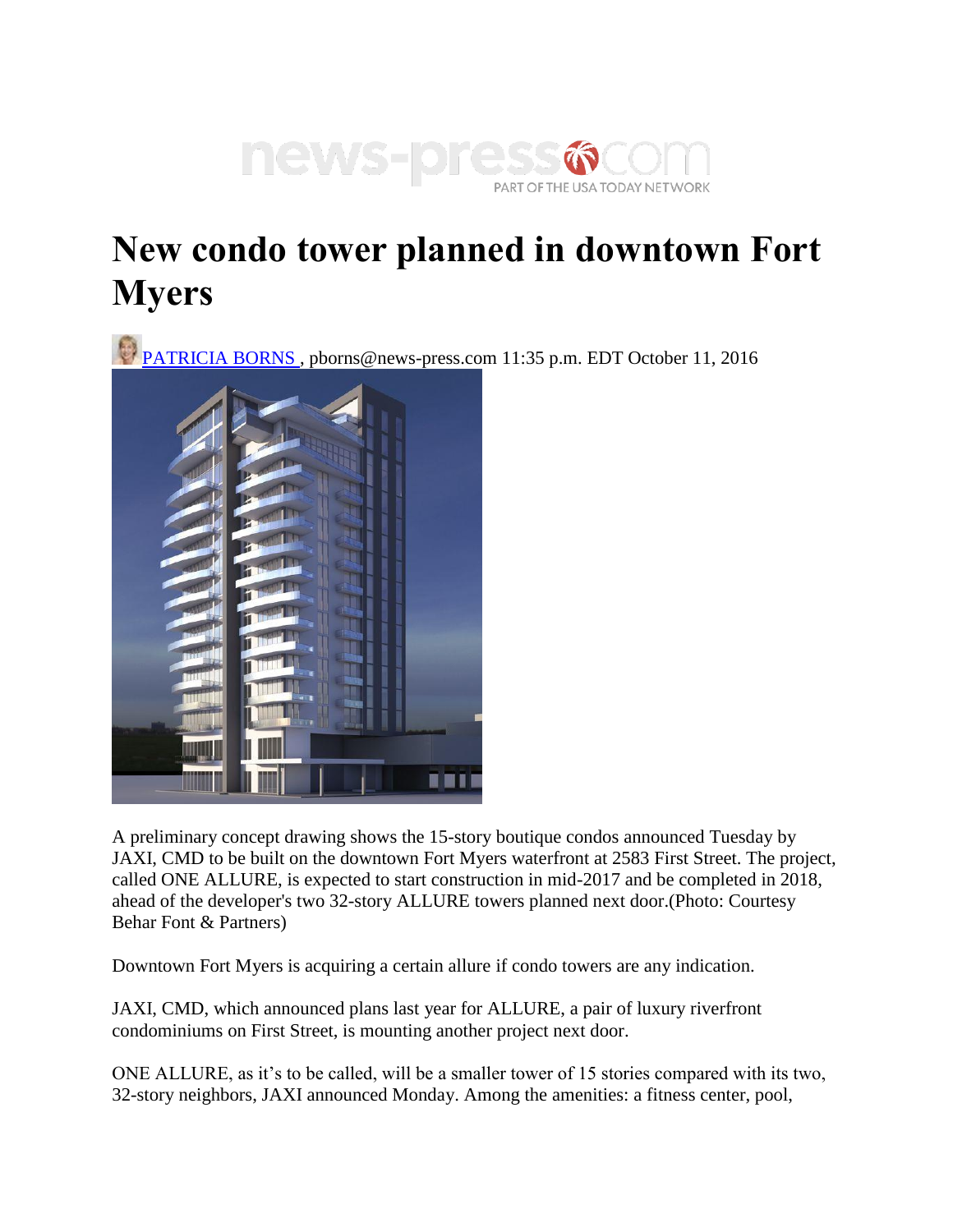natural gas cooking and private entrance elevators with concierge.

"Several interested buyers at ALLURE communicated to us that they were looking for a spacious riverfront residence in a boutique building that would be completed and ready for occupancy sooner than ALLURE," Managing Member Eduardo Caballero said. "So we listened to them, and decided to develop ONE ALLURE to meet their needs."

JAXI entered the Fort Myers market in 2015 with the purchase of the old Cypress Club, whose high-rise plans were stopped cold by the housing crash in 2006. Such was the city's hope of jump-starting a new wave of condos that it gave the developer a \$15 million tax-increment incentive to revive the club's plans, which were rebranded ALLURE.



Miami-based developer JAXI, CMD announced Tuesday plans for ONE ALLURE, a new 15 story condo tower at 2583 First Street in downtown Fort Myers. The preliminary concept sketch shows one of the top-floor penthouses with a cantilevered pool. (Photo: Behar Font & Partners)

ONE ALLURE's 24 residences will be priced from \$500,000 to \$2.7 million for two- and threebedroom units ranging from 1,624 to 3,900 square feet. The first of two penthouses has been spoken for, and construction is expected to begin mid-2017 with a late 2018 completion, Caballero said.

Located about a quarter mile east of downtown, the address at 2583 First Street is the former site of the historic Kinsey home that once belonged to former charter pilot Phil Kinsey, who also used to own most [North Captiva Island.](https://www.northcaptiva.com/) The house was demolished and site cleared last week to make way for ONE ALLURE.

The boutique project is so new that architect Behar Font & Partners, whose signature is all over Miami, has yet to design most of the floor plans, says Barbara Bengochea-Perez, who oversees sales and marketing for all ALLURE projects.